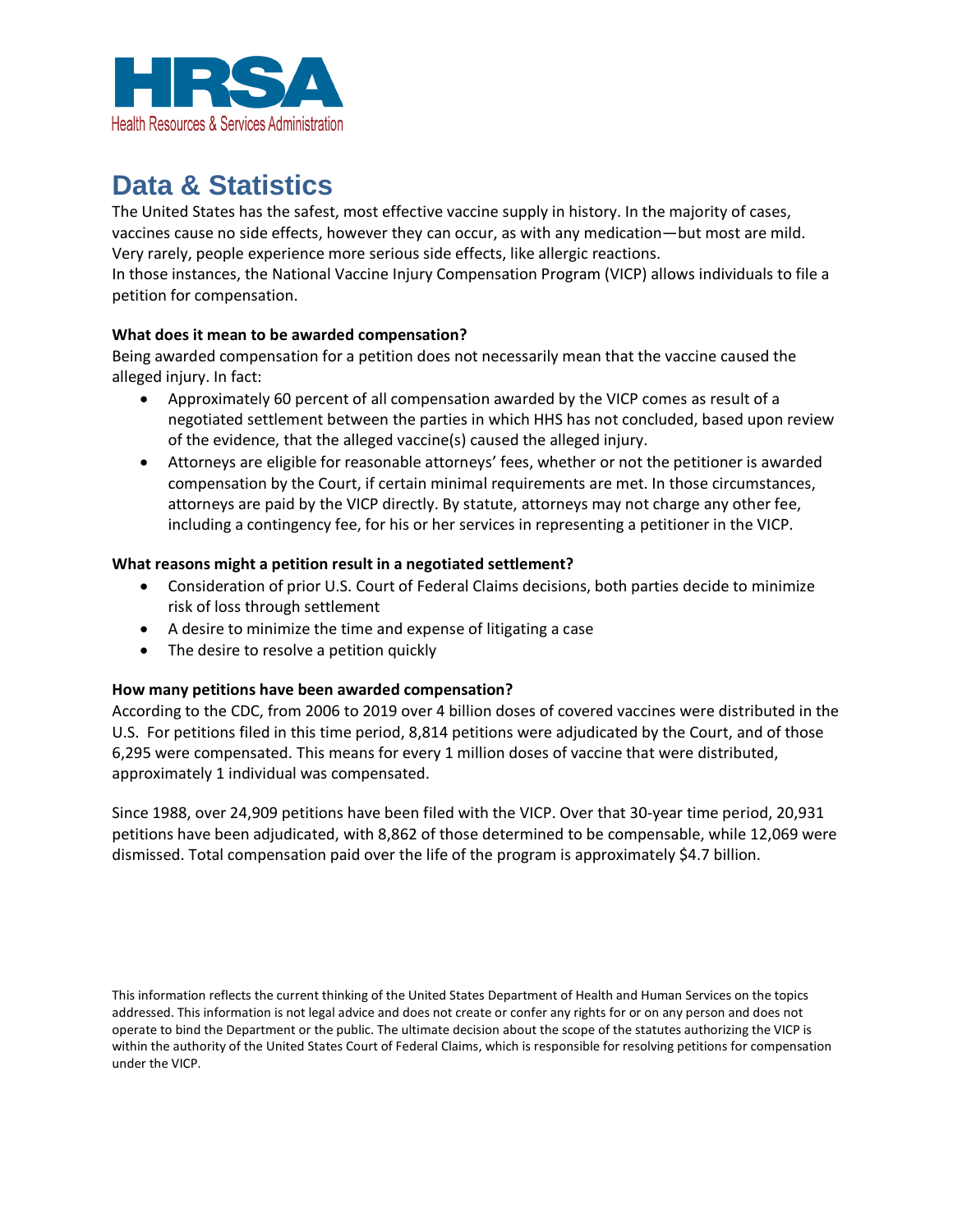## **VICP Adjudication Categories, by Alleged Vaccine for Petitions Filed Since the Inclusion of Influenza as an Eligible Vaccine for Filings 01/01/2006 through 12/31/2019**

| <b>Name of Vaccine Listed</b><br><b>First in a Petition (other</b><br>vaccines may be alleged<br>or basis for<br>compensation) | <b>Number of</b><br><b>Doses</b><br><b>Distributed in</b><br>the U.S.,<br>01/01/2006<br>through<br>12/31/2019<br>(Source: CDC) | Compensable<br><b>Concession</b> | Compensable<br><b>Court</b><br><b>Decision</b> | Compensable<br><b>Settlement</b> | Compensable<br><b>Total</b> | <b>Dismissed/Non-</b><br>Compensable<br><b>Total</b> | Grand<br><b>Total</b> |
|--------------------------------------------------------------------------------------------------------------------------------|--------------------------------------------------------------------------------------------------------------------------------|----------------------------------|------------------------------------------------|----------------------------------|-----------------------------|------------------------------------------------------|-----------------------|
| DT                                                                                                                             | 794,777                                                                                                                        | $\mathbf{1}$                     | 0                                              | 5                                | 6                           | 4                                                    | 10                    |
| <b>DTaP</b>                                                                                                                    | 109,991,074                                                                                                                    | 25                               | 24                                             | 118                              | 167                         | 130                                                  | 297                   |
| DTaP-Hep B-IPV                                                                                                                 | 79,798,141                                                                                                                     | 6                                | 7                                              | 31                               | 44                          | 66                                                   | 110                   |
| DTaP-HIB                                                                                                                       | 1,135,474                                                                                                                      | 0                                | $\mathbf{1}$                                   | $\overline{2}$                   | 3                           | 2                                                    | 5                     |
| DTaP-IPV                                                                                                                       | 31,439,498                                                                                                                     | 0                                | 0                                              | 5                                | 5                           | 4                                                    | 9                     |
| DTap-IPV-HIB                                                                                                                   | 74,403,716                                                                                                                     | 4                                | 4                                              | 9                                | 17                          | 40                                                   | 57                    |
| <b>DTP</b>                                                                                                                     | 0                                                                                                                              | $\mathbf{1}$                     | $\mathbf{1}$                                   | 3                                | 5                           | 3                                                    | 8                     |
| DTP-HIB                                                                                                                        | 0                                                                                                                              | $\mathbf{1}$                     | 0                                              | $\overline{2}$                   | 3                           | 1                                                    | 4                     |
| Hep A-Hep B                                                                                                                    | 17,946,038                                                                                                                     | 3                                | $\mathbf 1$                                    | 18                               | 22                          | 8                                                    | 30                    |
| Hep B-HIB                                                                                                                      | 4,787,457                                                                                                                      | $\mathbf{1}$                     | $\mathbf{1}$                                   | $\overline{2}$                   | 4                           | $\mathbf{1}$                                         | 5                     |
| Hepatitis A (Hep A)                                                                                                            | 203,339,060                                                                                                                    | 8                                | 6                                              | 48                               | 62                          | 37                                                   | 99                    |
| Hepatitis B (Hep B)                                                                                                            | 216,772,259                                                                                                                    | 13                               | 12                                             | 75                               | 100                         | 95                                                   | 195                   |
| <b>HIB</b>                                                                                                                     | 137,675,315                                                                                                                    | $\overline{2}$                   | $\mathbf{1}$                                   | 12                               | 15                          | 11                                                   | 26                    |
| <b>HPV</b>                                                                                                                     | 132,062,306                                                                                                                    | 20                               | 14                                             | 118                              | 152                         | 239                                                  | 391                   |
| Influenza                                                                                                                      | 1,842,400,000                                                                                                                  | 1,281                            | 232                                            | 3,020                            | 4,533                       | 775                                                  | 5,308                 |
| <b>IPV</b>                                                                                                                     | 78,237,532                                                                                                                     | 1                                | 1                                              | 5                                |                             | 5                                                    | 12                    |
| <b>Measles</b>                                                                                                                 | 135,660                                                                                                                        | 0                                | 0                                              | $\mathbf{1}$                     | $\mathbf{1}$                | 0                                                    | $\mathbf{1}$          |
| Meningococcal                                                                                                                  | 119,054,485                                                                                                                    | 8                                | 5                                              | 45                               | 58                          | 23                                                   | 81                    |
| <b>MMR</b>                                                                                                                     | 116,647,585                                                                                                                    | 25                               | 16                                             | 95                               | 136                         | 137                                                  | 273                   |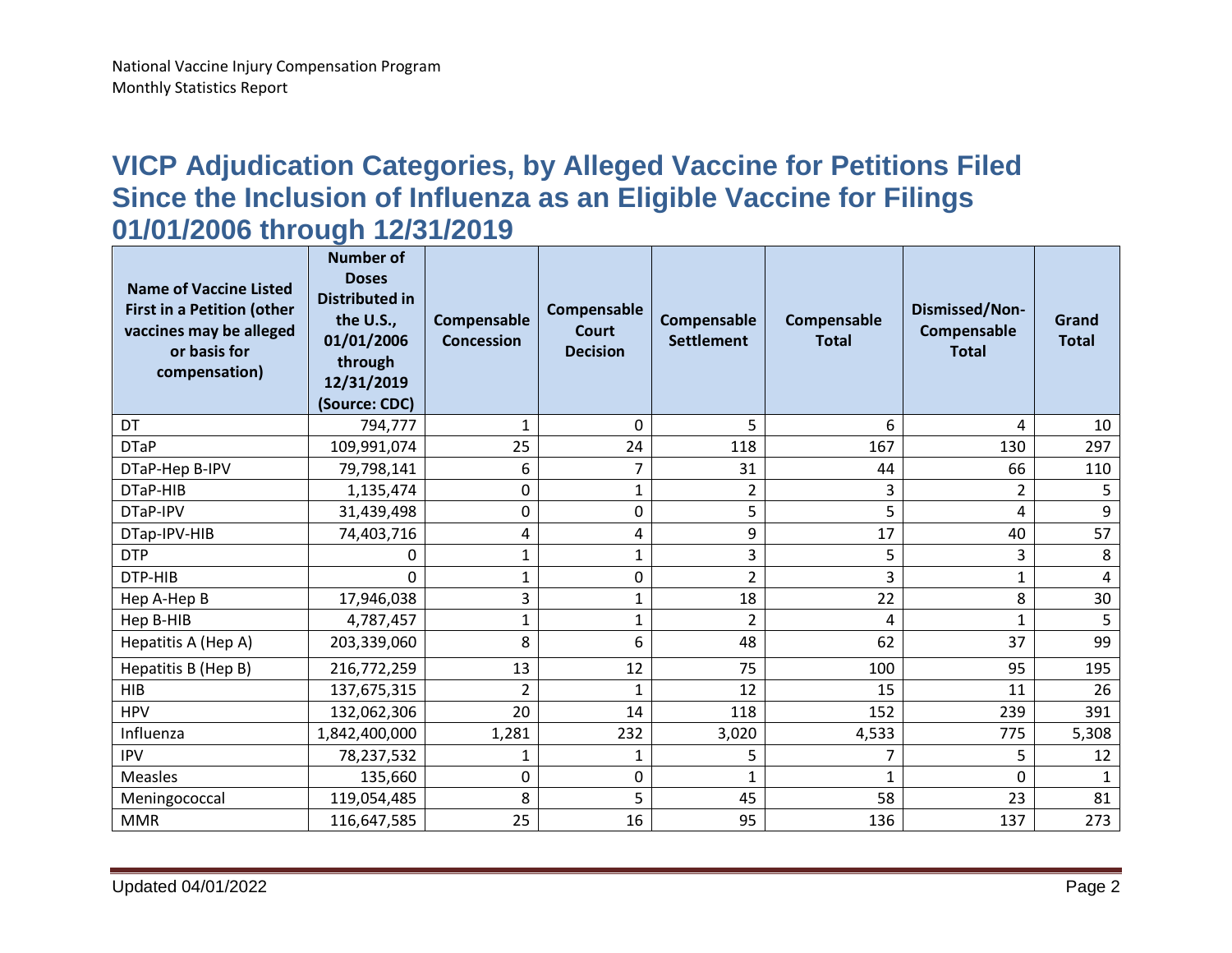| <b>Name of Vaccine Listed</b><br><b>First in a Petition (other</b><br>vaccines may be alleged<br>or basis for<br>compensation) | <b>Number of</b><br><b>Doses</b><br>Distributed in<br>the U.S.,<br>01/01/2006<br>through<br>12/31/2019<br>(Source: CDC) | Compensable<br><b>Concession</b> | Compensable<br>Court<br><b>Decision</b> | Compensable<br><b>Settlement</b> | Compensable<br><b>Total</b> | Dismissed/Non-<br>Compensable<br><b>Total</b> | Grand<br><b>Total</b> |
|--------------------------------------------------------------------------------------------------------------------------------|-------------------------------------------------------------------------------------------------------------------------|----------------------------------|-----------------------------------------|----------------------------------|-----------------------------|-----------------------------------------------|-----------------------|
| MMR-Varicella                                                                                                                  | 32,226,723                                                                                                              | 11                               |                                         | 14                               | 26                          | 20                                            | 46                    |
| <b>Mumps</b>                                                                                                                   | 110,749                                                                                                                 | 0                                | 0                                       | 0                                | 0                           | 0                                             | 0                     |
| Nonqualified                                                                                                                   | 0                                                                                                                       | 0                                | 0                                       | 3                                | 3                           | 44                                            | 47                    |
| <b>OPV</b>                                                                                                                     | 0                                                                                                                       | 1                                | 0                                       | 0                                | 1                           | 5                                             | 6                     |
| Pneumococcal Conjugate                                                                                                         | 269,907,936                                                                                                             | 38                               | 3                                       | 64                               | 105                         | 62                                            | 167                   |
| Rotavirus                                                                                                                      | 125,787,826                                                                                                             | 21                               | 4                                       | 23                               | 48                          | 20                                            | 68                    |
| Rubella                                                                                                                        | 422,548                                                                                                                 | 0                                |                                         |                                  | 2                           | 0                                             | 2                     |
| Td                                                                                                                             | 71,408,785                                                                                                              | 14                               | 6                                       | 68                               | 88                          | 28                                            | 116                   |
| Tdap                                                                                                                           | 294,534,882                                                                                                             | 153                              | 21                                      | 387                              | 561                         | 119                                           | 680                   |
| <b>Tetanus</b>                                                                                                                 | 3,836,052                                                                                                               | 17                               | $\overline{2}$                          | 47                               | 66                          | 21                                            | 87                    |
| Unspecified                                                                                                                    | 0                                                                                                                       | 1                                |                                         | 4                                | 6                           | 594                                           | 600                   |
| Varicella                                                                                                                      | 127,901,171                                                                                                             | 9                                |                                         | 33                               | 49                          | 25                                            | 74                    |
| <b>Grand Total</b>                                                                                                             | 4,092,757,049                                                                                                           | 1,665                            | 372                                     | 4,258                            | 6,295                       | 2,519                                         | 8,814                 |

#### **Notes on the Adjudication Categories Table**

The date range of 01/01/2006 through 12/31/2019 was selected to reflect petitions filed since the inclusion of influenza vaccine in July 2005. Influenza vaccine now is named in the majority of all VICP petitions.

In addition to the first vaccine alleged by a petitioner, which is the vaccine listed in this table, a VICP petition may allege other vaccines, which may form the basis of compensation.

Vaccine doses are self-reported distribution data provided by US-licensed vaccine manufacturers. The data provide an estimate of the annual national distribution and do not represent vaccine administration. In order to maintain confidentiality of an individual manufacturer or brand, the data are presented in an aggregate format by vaccine type. Flu doses are derived from CDC's FluFinder tracking system, which includes data provided to CDC by US-licensed influenza vaccine manufacturers as well as their first line distributors.

"Unspecified" means insufficient information was submitted to make an initial determination. The conceded "unspecified" petition was for multiple unidentified vaccines that caused abscess formation at the vaccination site(s), and the "unspecified" settlements were for multiple vaccines later identified in the Special Masters' decisions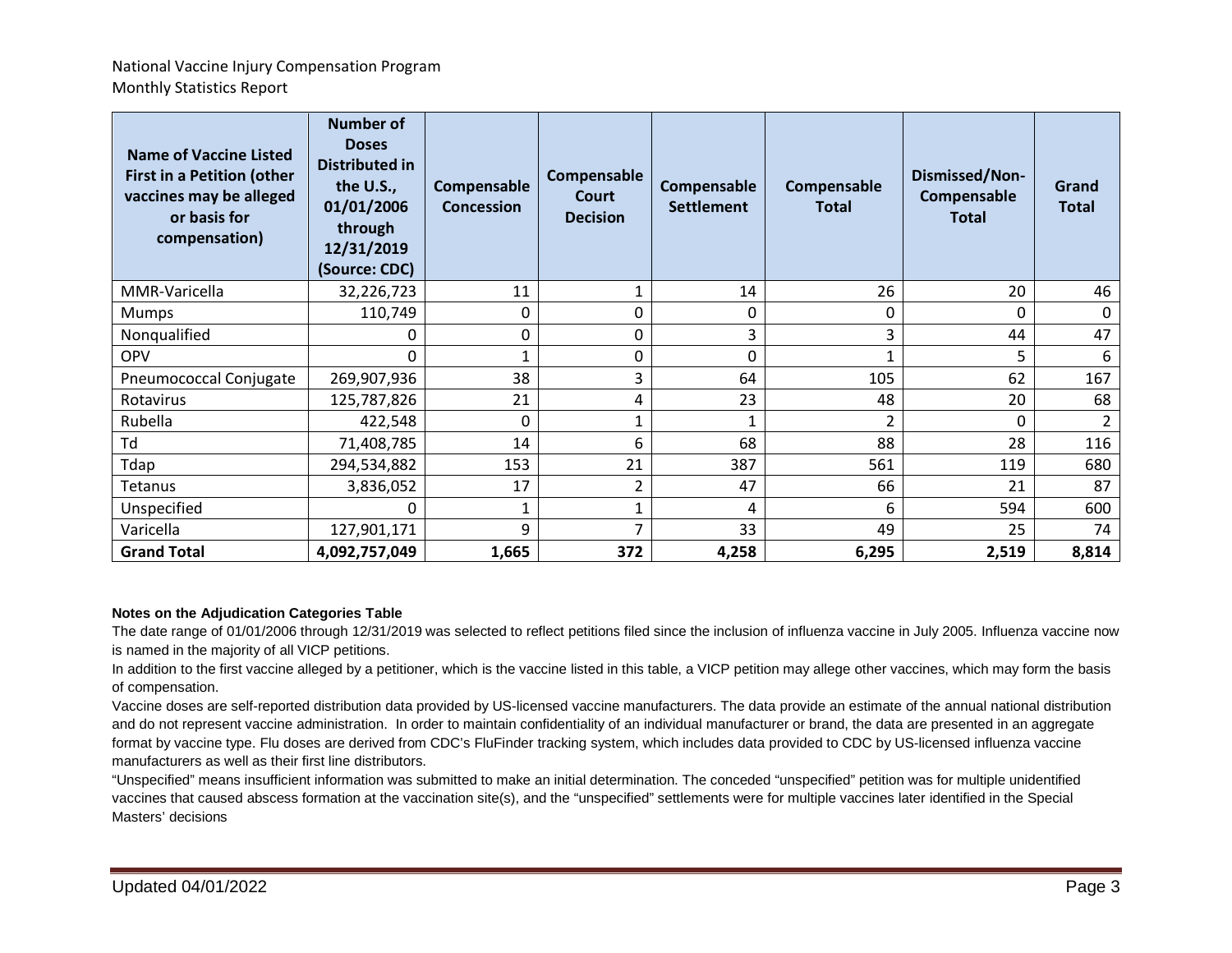#### **Definitions**

**Compensable** – The injured person who filed a petition was paid money by the VICP. Compensation can be achieved through a concession by the U.S. Department of Health and Human Services (HHS), a decision on the merits of the petition by a special master or a judge of the U.S. Court of Federal Claims (Court), or a settlement between the parties.

- **Concession**: HHS concludes that a petition should be compensated based on a thorough review and analysis of the evidence, including medical records and the scientific and medical literature. The HHS review concludes that the petitioner is entitled to compensation, including a determination either that it is more likely than not that the vaccine caused the injury or the evidence supports fulfillment of the criteria of the Vaccine Injury Table. The Court also determines that the petition should be compensated.
- **Court Decision**: A special master or the court, within the United States Court of Federal Claims, issues a legal decision after weighing the evidence presented by both sides. HHS abides by the ultimate Court decision even if it maintains its position that the petitioner was not entitled to compensation (e.g., that the injury was not caused by the vaccine).

For injury petitions, compensable court decisions are based in part on one of the following determinations by the court:

- 1. The evidence is legally sufficient to show that the vaccine more likely than not caused (or significantly aggravated) the injury; or
- 2. The injury is listed on, and meets all of the requirements of, the Vaccine Injury Table, and HHS has not proven that a factor unrelated to the vaccine more likely than not caused or significantly aggravated the injury. An injury listed on the Table and meeting all Table requirements is given the legal presumption of causation. It should be noted that conditions are placed on the Table for both scientific and policy reasons.
- **Settlement**: The petition is resolved via a negotiated settlement between the parties. This settlement is not an admission by the United States or the Secretary of Health and Human Services that the vaccine caused the petitioner's alleged injuries, and, in settled cases, the Court does not determine that the vaccine caused the injury. A settlement therefore cannot be characterized as a decision by HHS or by the Court that the vaccine caused an injury. Petitions may be resolved by settlement for many reasons, including consideration of prior court decisions; a recognition by both parties that there is a risk of loss in proceeding to a decision by the Court making the certainty of settlement more desirable; a desire by both parties to minimize the time and expense associated with litigating a case to conclusion; and a desire by both parties to resolve a case quickly and efficiently.
- **Non-compensable/Dismissed**: The injured person who filed a petition was ultimately not paid money. Non-compensable Court decisions include the following:
	- 1. The Court determines that the person who filed the petition did not demonstrate that the injury was caused (or significantly aggravated) by a covered vaccine or meet the requirements of the Table (for injuries listed on the Table).
	- 2. The petition was dismissed for not meeting other statutory requirements (such as not meeting the filing deadline, not receiving a covered vaccine, and not meeting the statute's severity requirement).
	- 3. The injured person voluntarily withdrew his or her petition.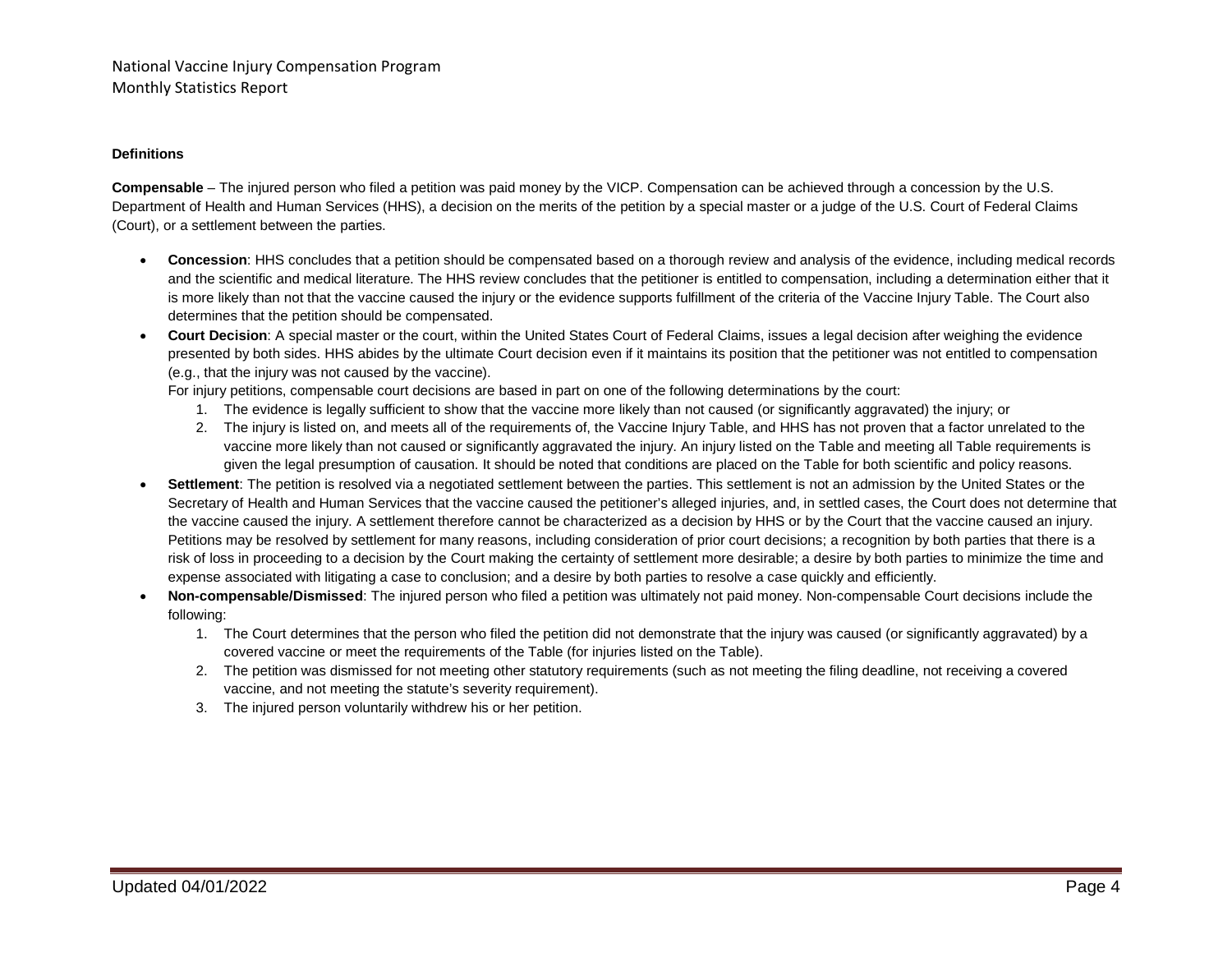## **Petitions Filed, Compensated and Dismissed, by Alleged Vaccine, Since the Beginning of VICP, 10/01/1988 through 04/01/2022**

| <b>Vaccines</b>           | <b>Filed</b>  | <b>Filed</b>   | <b>Filed</b> | Compensated  | <b>Dismissed</b> |
|---------------------------|---------------|----------------|--------------|--------------|------------------|
|                           | <b>Injury</b> | <b>Death</b>   | Grand        |              |                  |
|                           |               |                | <b>Total</b> |              |                  |
| DTaP-IPV                  | 16            | 0              | 16           | 5            | 4                |
| DT                        | 69            | 9              | 78           | 26           | 52               |
| <b>DTP</b>                | 3,288         | 696            | 3,984        | 1,273        | 2,709            |
| DTP-HIB                   | 20            | 8              | 28           | 7            | 21               |
| <b>DTaP</b>               | 478           | 88             | 566          | 249          | 270              |
| DTaP-Hep B-IPV            | 97            | 39             | 136          | 45           | 65               |
| DTaP-HIB                  | 11            | $\mathbf{1}$   | 12           | 7            | 4                |
| DTaP-IPV-HIB              | 52            | 21             | 73           | 17           | 41               |
| Td                        | 235           | 3              | 238          | 134          | 79               |
| Tdap                      | 1,092         | 8              | 1,100        | 596          | 125              |
| Tetanus                   | 175           | 3              | 178          | 91           | 48               |
| Hepatitis A (Hep A)       | 137           | $\overline{7}$ | 144          | 63           | 40               |
| Hepatitis B (Hep B)       | 742           | 62             | 804          | 291          | 443              |
| Hep A-Hep B               | 44            | 0              | 44           | 23           | 9                |
| Hep B-HIB                 | 8             | $\pmb{0}$      | 8            | 5            | 3                |
| <b>HIB</b>                | 49            | 3              | 52           | 22           | 21               |
| <b>HPV</b>                | 596           | 17             | 613          | 155          | 296              |
| Influenza                 | 8,226         | 218            | 8,444        | 4,777        | 836              |
| <b>IPV</b>                | 269           | 14             | 283          | 10           | 271              |
| OPV                       | 282           | 28             | 310          | 158          | 152              |
| <b>Measles</b>            | 145           | 19             | 164          | 56           | 107              |
| Meningococcal             | 118           | 3              | 121          | 59           | 23               |
| <b>MMR</b>                | 1,032         | 62             | 1,094        | 419          | 600              |
| MMR-Varicella             | 60            | $\overline{2}$ | 62           | 26           | 19               |
| <b>MR</b>                 | 15            | 0              | 15           | 6            | 9                |
| Mumps                     | 10            | 0              | 10           | $\mathbf{1}$ | 9                |
| Pertussis                 | 4             | 3              | 7            | 2            | 5                |
| Pneumococcal              | 307           | 22             | 329          | 115          | 80               |
| Conjugate                 |               |                |              |              |                  |
| Rotavirus                 | 112           | 6              | 118          | 71           | 31               |
| Rubella                   | 190           | 4              | 194          | 71           | 123              |
| Varicella                 | 113           | 10             | 123          | 69           | 37               |
| Nonqualified <sup>1</sup> | 114           | 12             | 126          | 3            | 120              |
| Unspecified <sup>2</sup>  | 5,426         | 9              | 5,435        | 10           | 5,417            |
| <b>Grand Total</b>        | 23,532        | 1,377          | 24,909       | 8,862        | 12,069           |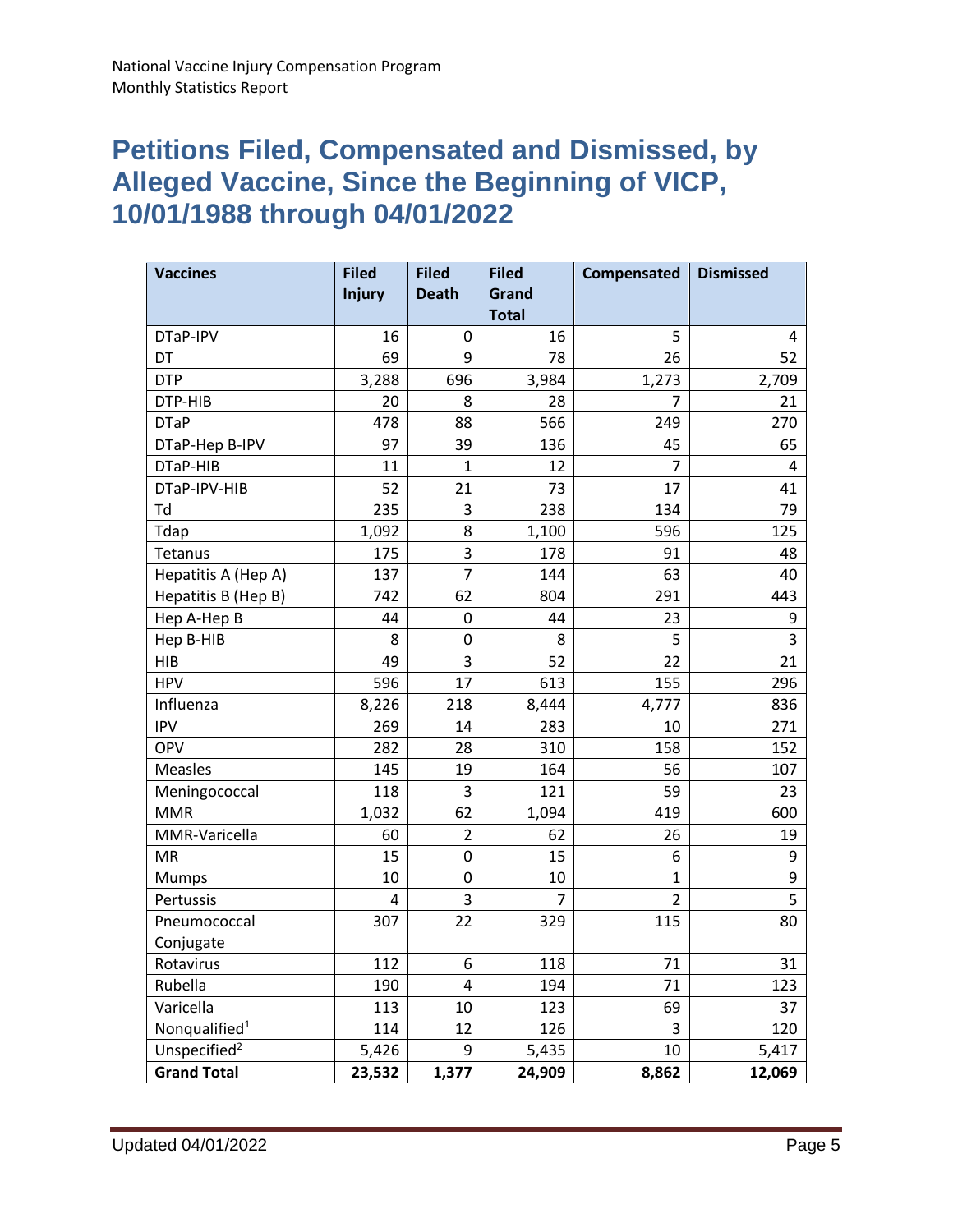<sup>1</sup> Nonqualified petitions are those filed for vaccines not covered under the VICP.

<sup>2</sup> Unspecified petitions are those submitted with insufficient information to make a determination.

| <b>Fiscal Year</b> | <b>Total</b> |
|--------------------|--------------|
| FY 1988            | 24           |
| FY 1989            | 148          |
| FY 1990            | 1,492        |
| FY 1991            | 2,718        |
| FY 1992            | 189          |
| FY 1993            | 140          |
| FY 1994            | 107          |
| FY 1995            | 180          |
| FY 1996            | 84           |
| FY 1997            | 104          |
| FY 1998            | 120          |
| FY 1999            | 411          |
| FY 2000            | 164          |
| FY 2001            | 215          |
| FY 2002            | 958          |
| FY 2003            | 2,592        |
| FY 2004            | 1,214        |
| FY 2005            | 735          |
| FY 2006            | 325          |
| FY 2007            | 410          |
| FY 2008            | 417          |
| FY 2009            | 397          |
| FY 2010            | 447          |
| FY 2011            | 386          |
| FY 2012            | 402          |
| FY 2013            | 504          |
| FY 2014            | 633          |
| FY 2015            | 803          |
| FY 2016            | 1,120        |
| FY 2017            | 1,243        |
| FY 2018            | 1,238        |
| FY 2019            | 1,282        |
| FY 2020            | 1,192        |
| FY 2021            | 2,057        |
| FY 2022            | 458          |
| <b>Total</b>       | 24,909       |

## **Petitions Filed**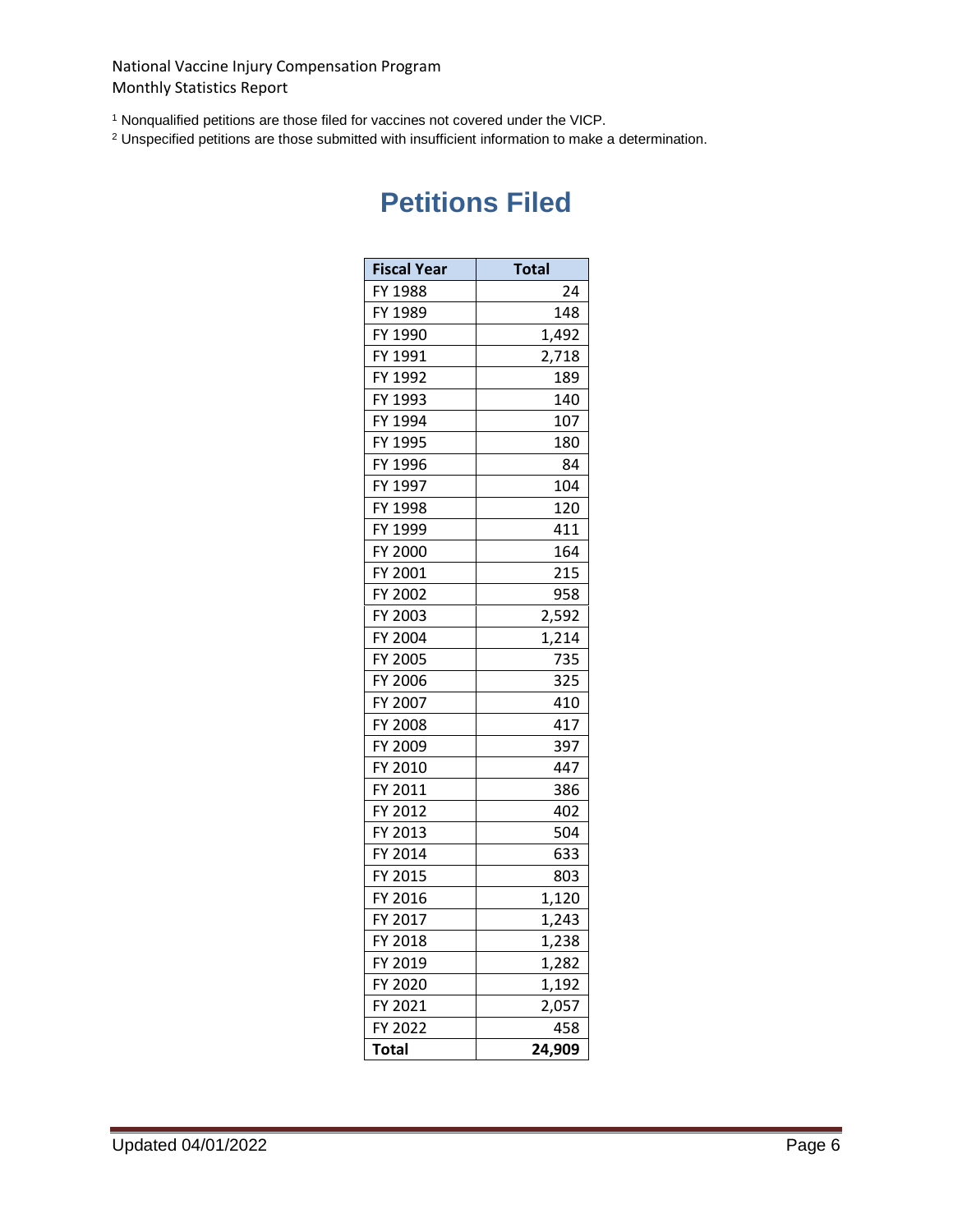## **Adjudications**

Generally, petitions are not adjudicated in the same fiscal year as filed. On average, it takes 2 to 3 years to adjudicate a petition after it is filed.

| <b>Fiscal Year</b> | Compensable | <b>Dismissed</b> | <b>Total</b> |
|--------------------|-------------|------------------|--------------|
| FY 1989            | 9           | 12               | 21           |
| FY 1990            | 100         | 33               | 133          |
| FY 1991            | 141         | 447              | 588          |
| FY 1992            | 166         | 487              | 653          |
| FY 1993            | 125         | 588              | 713          |
| FY 1994            | 162         | 446              | 608          |
| FY 1995            | 160         | 575              | 735          |
| FY 1996            | 162         | 408              | 570          |
| FY 1997            | 189         | 198              | 387          |
| FY 1998            | 144         | 181              | 325          |
| FY 1999            | 98          | 139              | 237          |
| FY 2000            | 125         | 104              | 229          |
| FY 2001            | 86          | 88               | 174          |
| FY 2002            | 104         | 104              | 208          |
| FY 2003            | 56          | 100              | 156          |
| FY 2004            | 62          | 247              | 309          |
| FY 2005            | 60          | 229              | 289          |
| FY 2006            | 69          | 193              | 262          |
| FY 2007            | 82          | 136              | 218          |
| FY 2008            | 147         | 151              | 298          |
| FY 2009            | 134         | 257              | 391          |
| FY 2010            | 180         | 330              | 510          |
| FY 2011            | 266         | 1,742            | 2,008        |
| FY 2012            | 265         | 2,533            | 2,798        |
| FY 2013            | 369         | 651              | 1,020        |
| FY 2014            | 370         | 194              | 564          |
| FY 2015            | 521         | 145              | 666          |
| FY 2016            | 700         | 187              | 887          |
| FY 2017            | 696         | 203              | 899          |
| FY 2018            | 544         | 199              | 743          |
| FY 2019            | 641         | 184              | 825          |
| FY 2020            | 711         | 217              | 928          |
| FY 2021            | 754         | 249              | 1,003        |
| FY 2022            | 464         | 112              | 576          |
| <b>Total</b>       | 8,862       | 12,069           | 20,931       |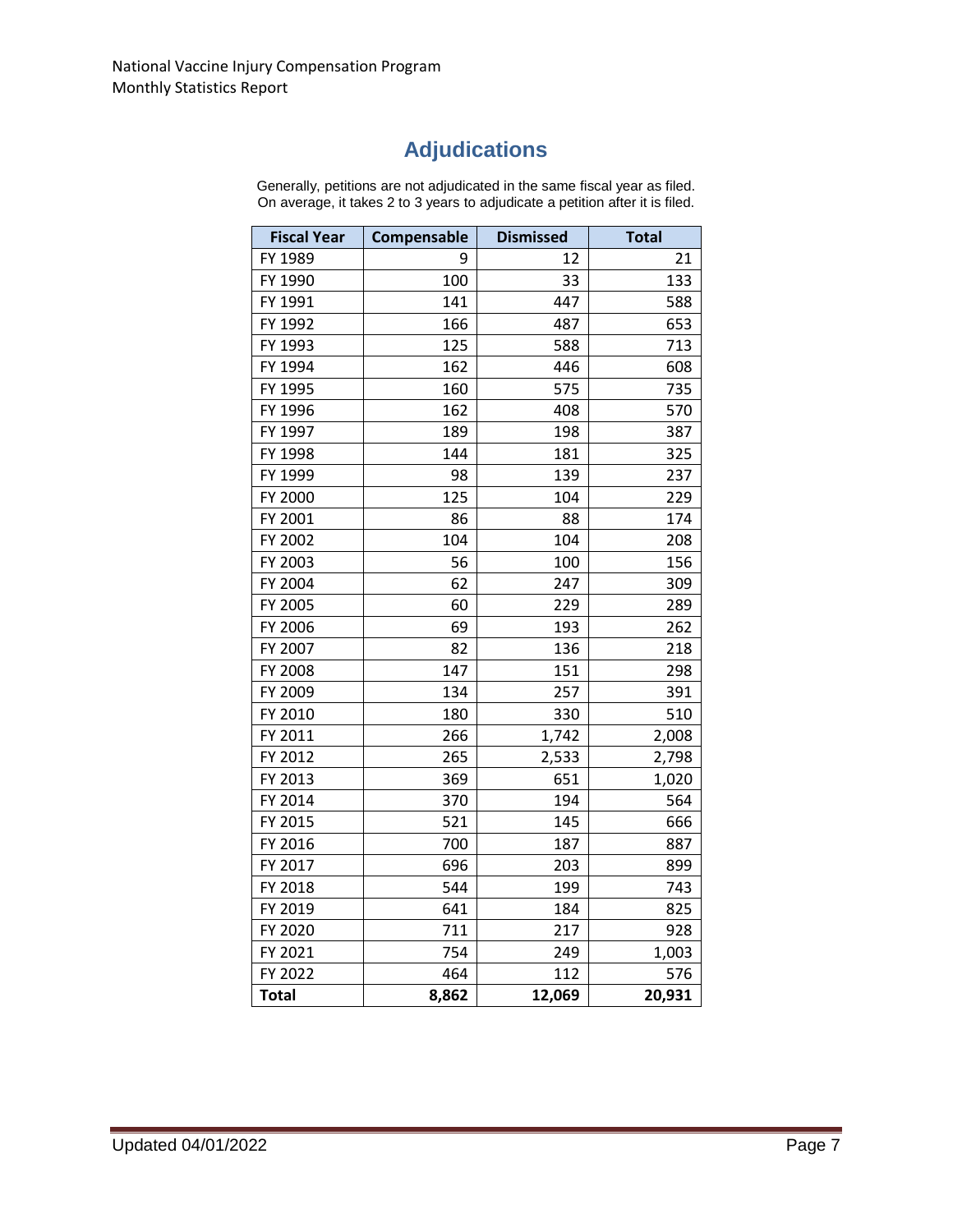## **Awards Paid**

| <b>Fiscal Year</b> | <b>Number of</b><br><b>Compensated</b><br><b>Awards</b> | <b>Petitioners' Award</b><br><b>Amount</b> | <b>Attorneys'</b><br><b>Fees/Costs</b><br><b>Payments</b> | <b>Number of Payments</b><br>to Attorneys<br>(Dismissed Cases) | <b>Attorneys'</b><br><b>Fees/Costs</b><br><b>Payments</b><br>(Dismissed<br>Cases) | <b>Number of</b><br><b>Payments to</b><br><b>Interim</b><br><b>Attorneys'</b> | <b>Interim</b><br><b>Attorneys'</b><br><b>Fees/Costs</b><br><b>Payments</b> | <b>Total Outlays</b> |
|--------------------|---------------------------------------------------------|--------------------------------------------|-----------------------------------------------------------|----------------------------------------------------------------|-----------------------------------------------------------------------------------|-------------------------------------------------------------------------------|-----------------------------------------------------------------------------|----------------------|
| FY 1989            | 6                                                       | \$1,317,654.78                             | \$54,107.14                                               | 0                                                              | \$0.00                                                                            | $\mathbf 0$                                                                   | \$0.00                                                                      | \$1,371,761.92       |
| FY 1990            | 88                                                      | \$53,252,510.46                            | \$1,379,005.79                                            | 4                                                              | \$57,699.48                                                                       | 0                                                                             | \$0.00                                                                      | \$54,689,215.73      |
| FY 1991            | 114                                                     | \$95,980,493.16                            | \$2,364,758.91                                            | 30                                                             | \$496,809.21                                                                      | 0                                                                             | \$0.00                                                                      | \$98,842,061.28      |
| FY 1992            | 130                                                     | \$94,538,071.30                            | \$3,001,927.97                                            | 118                                                            | \$1,212,677.14                                                                    | $\mathbf 0$                                                                   | \$0.00                                                                      | \$98,752,676.41      |
| FY 1993            | 162                                                     | \$119,693,267.87                           | \$3,262,453.06                                            | 272                                                            | \$2,447,273.05                                                                    | 0                                                                             | \$0.00                                                                      | \$125,402,993.98     |
| FY 1994            | 158                                                     | \$98,151,900.08                            | \$3,571,179.67                                            | 335                                                            | \$3,166,527.38                                                                    | 0                                                                             | \$0.00                                                                      | \$104,889,607.13     |
| FY 1995            | 169                                                     | \$104,085,265.72                           | \$3,652,770.57                                            | 221                                                            | \$2,276,136.32                                                                    | $\mathbf 0$                                                                   | \$0.00                                                                      | \$110,014,172.61     |
| FY 1996            | 163                                                     | \$100,425,325.22                           | \$3,096,231.96                                            | 216                                                            | \$2,364,122.71                                                                    | $\mathbf 0$                                                                   | \$0.00                                                                      | \$105,885,679.89     |
| FY 1997            | 179                                                     | \$113,620,171.68                           | \$3,898,284.77                                            | 142                                                            | \$1,879,418.14                                                                    | $\mathbf 0$                                                                   | \$0.00                                                                      | \$119,397,874.59     |
| FY 1998            | 165                                                     | \$127,546,009.19                           | \$4,002,278.55                                            | 121                                                            | \$1,936,065.50                                                                    | 0                                                                             | \$0.00                                                                      | \$133,484,353.24     |
| FY 1999            | 96                                                      | \$95,917,680.51                            | \$2,799,910.85                                            | 117                                                            | \$2,306,957.40                                                                    | 0                                                                             | \$0.00                                                                      | \$101,024,548.76     |
| FY 2000            | 136                                                     | \$125,945,195.64                           | \$4,112,369.02                                            | 80                                                             | \$1,724,451.08                                                                    | 0                                                                             | \$0.00                                                                      | \$131,782,015.74     |
| FY 2001            | 97                                                      | \$105,878,632.57                           | \$3,373,865.88                                            | 57                                                             | \$2,066,224.67                                                                    | $\mathbf 0$                                                                   | \$0.00                                                                      | \$111,318,723.12     |
| FY 2002            | 80                                                      | \$59,799,604.39                            | \$2,653,598.89                                            | 50                                                             | \$656,244.79                                                                      | $\mathbf 0$                                                                   | \$0.00                                                                      | \$63,109,448.07      |
| FY 2003            | 65                                                      | \$82,816,240.07                            | \$3,147,755.12                                            | 69                                                             | \$1,545,654.87                                                                    | 0                                                                             | \$0.00                                                                      | \$87,509,650.06      |
| FY 2004            | 57                                                      | \$61,933,764.20                            | \$3,079,328.55                                            | 69                                                             | \$1,198,615.96                                                                    | $\mathbf 0$                                                                   | \$0.00                                                                      | \$66,211,708.71      |
| FY 2005            | 64                                                      | \$55,065,797.01                            | \$2,694,664.03                                            | 71                                                             | \$1,790,587.29                                                                    | $\mathbf 0$                                                                   | \$0.00                                                                      | \$59,551,048.33      |
| FY 2006            | 68                                                      | \$48,746,162.74                            | \$2,441,199.02                                            | 54                                                             | \$1,353,632.61                                                                    | 0                                                                             | \$0.00                                                                      | \$52,540,994.37      |
| FY 2007            | 82                                                      | \$91,449,433.89                            | \$4,034,154.37                                            | 61                                                             | \$1,692,020.25                                                                    | $\mathbf 0$                                                                   | \$0.00                                                                      | \$97,175,608.51      |
| FY 2008            | 141                                                     | \$75,716,552.06                            | \$5,191,770.83                                            | 74                                                             | \$2,531,394.20                                                                    | $\overline{2}$                                                                | \$117,265.31                                                                | \$83,556,982.40      |
| FY 2009            | 131                                                     | \$74,142,490.58                            | \$5,404,711.98                                            | 36                                                             | \$1,557,139.53                                                                    | 28                                                                            | \$4,241,362.55                                                              | \$85,345,704.64      |
| FY 2010            | 173                                                     | \$179,387,341.30                           | \$5,961,744.40                                            | 59                                                             | \$1,933,550.09                                                                    | 22                                                                            | \$1,978,803.88                                                              | \$189,261,439.67     |
| FY 2011            | 251                                                     | \$216,319,428.47                           | \$9,572,042.87                                            | 403                                                            | \$5,589,417.19                                                                    | 28                                                                            | \$2,001,770.91                                                              | \$233,482,659.44     |
| FY 2012            | 249                                                     | \$163,491,998.82                           | \$9,241,427.33                                            | 1,020                                                          | \$8,649,676.56                                                                    | 37                                                                            | \$5,420,257.99                                                              | \$186,803,360.70     |
| FY 2013            | 375                                                     | \$254,666,326.70                           | \$13,543,099.70                                           | 704                                                            | \$7,012,615.42                                                                    | 50                                                                            | \$1,454,851.74                                                              | \$276,676,893.56     |
| FY 2014            | 365                                                     | \$202,084,196.12                           | \$12,161,422.64                                           | 508                                                            | \$6,824,566.68                                                                    | 38                                                                            | \$2,493,460.73                                                              | \$223,563,646.17     |
| FY 2015            | 508                                                     | \$204,137,880.22                           | \$14,464,063.71                                           | 118                                                            | \$3,546,785.14                                                                    | 50                                                                            | \$3,089,497.68                                                              | \$225,238,226.75     |